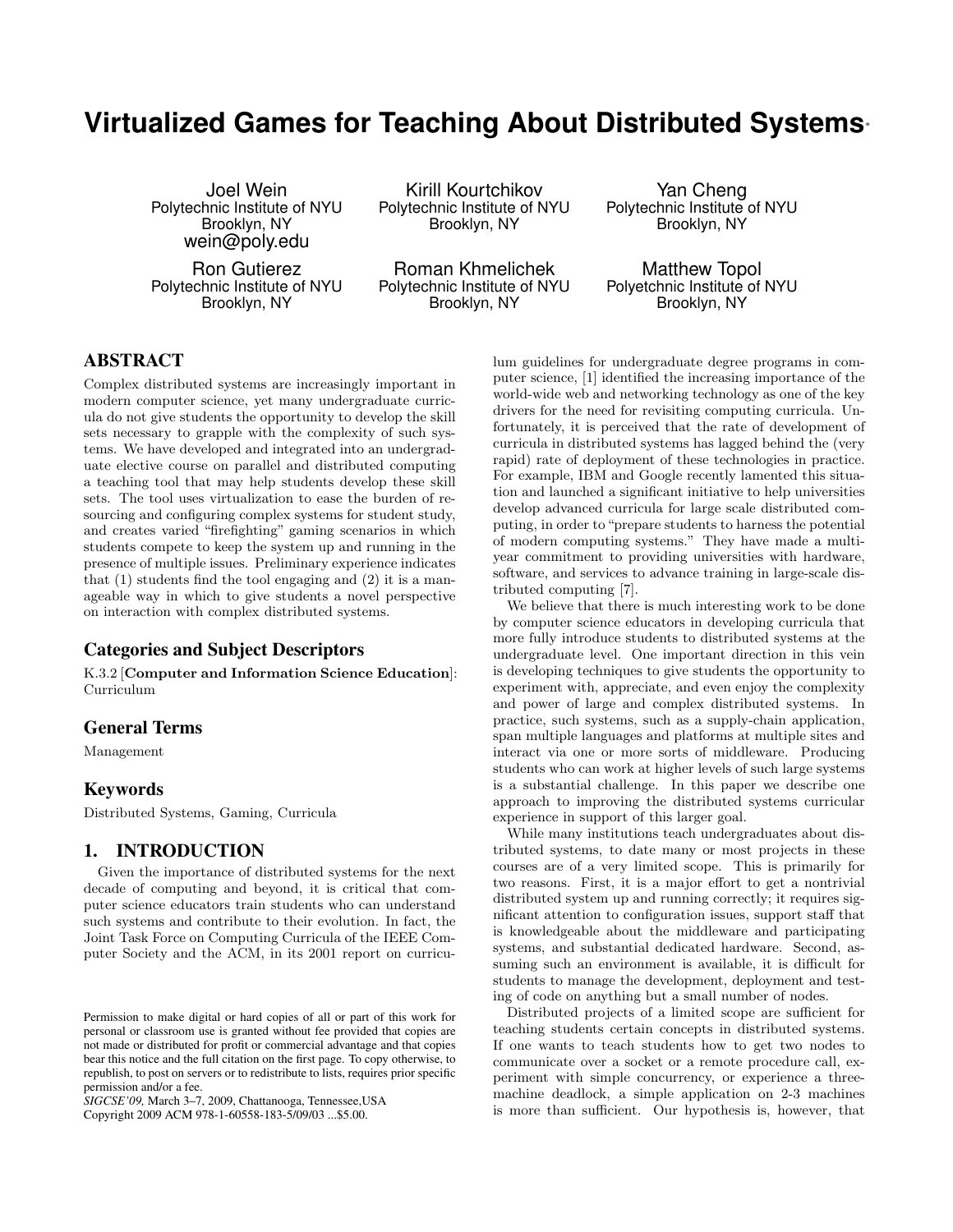many concepts – such as scalability, heterogeneity, robustness, fault-tolerance, and the ability to think about composing a distributed systems out of a number of smaller pieces – can be taught much more effectively through interaction with larger and more complex systems. In addition, we hypothesize that students need a different set of skills to work with such systems, which includes the ability to think about the system at multiple levels of detail, from the broad system architecture to the details of individual components, and to learn how to navigate between these levels and chose the appropriate one at the appropriate time.

In this paper we present the rationale behind, design of and preliminary experience with a teaching tool that potentially can help students develop the necessary skill sets. This tool draws upon two important elements. First, it uses a virtualization layer to overcome many of the obstacles in resourcing, setup and configuration that make it difficult for instructors to work with substantial distributed system projects. Second, on top of this virtualization layer we build a novel gaming environment in which students work in teams to understand and keep running smoothly a nontrivial distributed system.

The basis of our game is a barebones but fully functional integrated website that combines features of social networking and video sharing. The site displays (mock) advertisements when different pages are viewed. The game generates artificial traffic against the site, and the overall system metric of health is the number of advertisements served and resulting "revenue." The game – a sort of firefighting exercise – begins when the game administrator "breaks" part of the system in some way. Students notice that the system's performance has degraded because ads and revenue have dropped off. They then work, typically in teams, to figure out what is wrong with the system and fix it.

We believe that this approach has several possible advantages, both in terms of engaging students and enabling them to learn about distributed systems in different ways. It should enable them to understand scalability issues when they see how a complex system scales and does not scale, understand by experience both the diversity of failure modes in a distributed system, and the important subtleties in designing distributed algorithms that can handle those failures. It should also help them gain skills in plunging into and understanding a complex system. This is an important point – most students who work with distributed systems will not start programming from scratch but rather need to understand and contribute to a pre-existing system. Our game can introduce them to this (sometimes daunting) undertaking in an engaging way.

We note that this paper is *not* a full-fledged research study as we are not yet at the point of conducting a rigorous evaluation of the game's educational impact. Rather, this paper should be viewed as a cross between an experience report, in which we share our experience in designing the game and deploying it in a limited way, and a philosophical paper which argues that more creative work is required to teach students about the reality of distributed systems, and that virtualization and gaming provide one interesting direction to pursue.

# 2. BACKGROUND

#### 2.1 Why Virtualization?

Virtualization can be conceived of as an abstraction layer

that separates the physical hardware from the operating system. In this model one physical machine can support multiple virtual machines, potentially each running different operating systems. Virtualization technology is having an enormous impact in the corporate environment because it enables organizations to simplify their infrastructure on fewer physical processors at substantial cost savings. As profound as its impact in the corporate environment, virtualization has potential for similar impact on the educational landscape. Virtualization technology enables us to create much richer and realistic networks for educational experiences, and support far greater numbers of nodes for the purposes of experimenting with distributed systems. For example, in one configuration of our gaming environment, a server purchased for less than \$3000 easily supported 3 teams each with 6 servers, for a total of 18 virtual machines, by using VMWare virtualization software [17].

#### 2.2 Why Gaming?

There is a growing body of literature on the potential of digital games to be an important teaching tool in a wide variety of disciplines. One example is a recent report by the American Federation of Scientists [13] in which they argued that the United States should prioritize the study of digital games for learning, because "(1) Many videogames require players to master skills in demand by today's employers, such as strategic and analytical thinking, problem solving, planning and execution, decision-making, and adaptation to rapid change. (2) They can be used to practice practical skills and important skills that are rarely used, to train for high-performance situations in a low-consequencefor-failure environment, and for team building. (3) Games offer attributes important for learning: clear goals, lessons that can be practiced repeatedly until mastered, monitoring learner progress and adjusting instruction to learner level of mastery, closing the gap between what is learned and its use, motivation that encourages time on task, personalization of learning, and infinite patience. (4) Today's students, the so-called digital natives, are poised to take advantage of educational games." Finally, stating the obvious, we believe that it is possible to develop games that will be fun and engaging; anything that is fun and engaging for the students has substantial educational potential.

# 2.3 Related Work

There has been a great deal of work on using *game devel*opment in computer science curricula as a way to increase student engagement and retention, e.g. [8, 15]. There has been relatively less work, however, on developing gaming environments within which computer science concepts can be taught. Educators in the field of information security education have developed a number of capture-the-flag style games, many of which use virtualization to create the individual nodes e.g. [18]. The SimSE project [11] designed a simulation game for teaching about the software engineering process in a more realistic way. Game2Learn is a project that teaches introductory programming by using a multiplayer online role-playing game in which players need to carry out elementary programming activities to advance through the game[2]. Virtualization is also increasingly enabling innovation in CS curricula [5].

Until recently there has been relatively little work on innovative methodologies to teach distributed systems when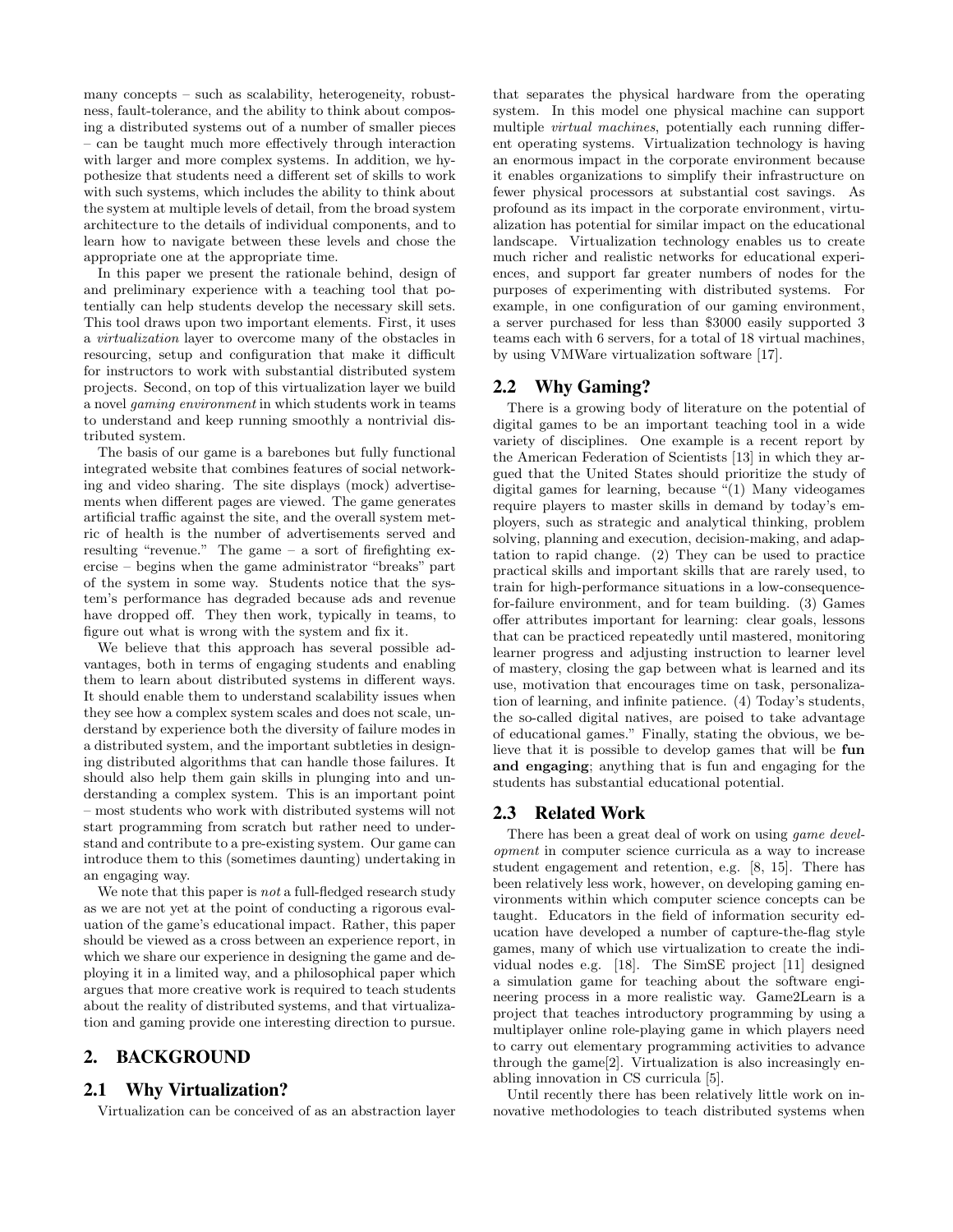compared to other areas of computer science – overall there are 10-15 papers out of 1000+ published in the 2000-2008 SIGCSE and ITiCSE conferences. These include several papers on innovative ways to conceptualize distributed algorithms, [14, 16, 12], or on ways to teach specific distributed technology such as grid computing methodology [6]. There are several attempts at environments for building small-scale distributed projects such as DPLab[3], or for visualizing communication patterns in student programs [4]. None of these attempt to give students the opportunity to work with a large-scale integrated project of any sort.

As noted in the introduction, recently Google and IBM announced an initiative to help train the next generation of students to be equipped to build internet-scale distributed systems [7]. This effort has led to the devlopment of curricula focused on large-scale data processing using Hadoop, a powerful high-level tool for parallelizing large-scale computations over large collections of servers, e.g. [9]. The Hadoop/MapReduce model provides a very clean and highly abstract way to think about parallelizing large data-intensive applications. Infrastructure issues of fault tolerance, processor allocation, etc. are entirely hidden from the application programmer. In contrast, we are interested in training students who can think about that infrastructure layer and build the software necessary to support such high-level abstractions.

An assumption that underlies our work is that most institutions that offer degree programs in computer science give students at best experience with distributed systems of relatively limited scope. We attempted to validate this assumption by carrying out a limited survey of computing curricula in the 52 private campuses in New York Stat that offered bachelors degrees in computer science. Based on the websites of the institutions, we determined that 18 had dedicated elective courses in distributed systems and that only 7 of those 19 had significant projects. While our survey methodology is quite rough, we view it as some validation for our assumption.

# 3. GAME DESCRIPTION

#### 3.1 The Distributed System

Our development goal was to build a distributed system of nontrivial complexity and then build a gaming environment that would present students with various failure modes that they would have to hunt down. The educational goals of this effort were several. First, to give students experience investigating and understanding complex distributed systems systems with which they are not intimately familiar, and provide experience in evaluating a large number of possible causes in order to find root cause and fix it; we believe this is a necessary skill set when dealing with real-world distributed systems. Second, to drive home in a concrete way the notion that in realistic distributed systems anything that can go wrong will go wrong (see [10] for a case study), and thus to teach in concrete ways different approaches to insure reliability. Third, to make concrete the notions of scalability by providing scenarios in which systems are pushed to the limits of their ability to scale. Fourth, and importantly, to create an engaging and fun experience to facilitate learning.

We thus needed to build a distributed system that was complex enough to be of interest, but at the same time was understandable by our students. At our institution we teach an elective undergraduate course in parallel and distributed systems that combines experience with the basic programming tools necessary to build simple distributed systems (threads, sockets, webservices), case studies of important real-world systems (e.g. distributed file systems) , and core algorithmic issues (e.g. time, fault tolerance, and replication). Each year the course has a different implementation project, which typically involves three major elements. First, a web site developed in PERL or PHP that interfaces to a backend database; second, a multithreaded server that communicates over sockets in order to accomplish various tasks necessary to the application, often storing results directly in the database; and third some sort of fault-tolerance achieved by implementation of variants of traditional distributed algorithms such as leader election, two-phase commit or replication protocols. The underlying application changes each year and has included a stocktrading application and a supply-chain management application.

In 2007 and 2008 the applications were mock social networking and video sharing applications. To develop our distributed system we chose to utilize these two applications, basing our codebase on some of the better assignments students turned in during the semester. As a result, we had confidence that the students had familiarity with appropriate concepts to understand the codebase of the project; on the other hand, our lab sessions were structured so that the students playing the game based on a certain application were not students who had participated in that development project.

The combined system currently consists of a number of virtual machines: one DNS server, one MySQL Server, and multiple machines each of which hosts an Apache web server, as well as separate processes to handle a chat application, a video upload application, and a replication server that handles the "distributed systems logic" for fault tolerance and replication amongst the multiple servers. Each of these latter processes are coded in C++ based on the afore-mentioned student projects, and all utilize multiple threads and communicate over sockets. An end user who would interact with the system is directed by DNS to one of the web servers, and views content, uploads content and chats with other users. The Apache front end redirects the end users to the upload and chat servers, which invoke the replication servers to insure that they stay consistent in the presence of any faults and outages. Each time a web page is displayed (mock) advertisements are embedded in the page. These advertisements are critical to the game, because advertisements displayed and clicked on have revenue values associated with them; and revenue earned is the metric for game success.

# 3.2 Gameplay

We now explain how a student playing with the game interacts with it. A player is cast in the role of the systems administrator/engineer responsible for maintaining the distributed system. Players sit in teams of 2-3 in front of the web-based game console, which we call PDConsole. Currently the game flow is not automated but is managed by a game administrator who begins the game by generating artificial web traffic to the social networking sites and applications. This traffic generator causes web pages and their embedded advertisements to be transmitted and then follows embedded links and advertisements as well to generate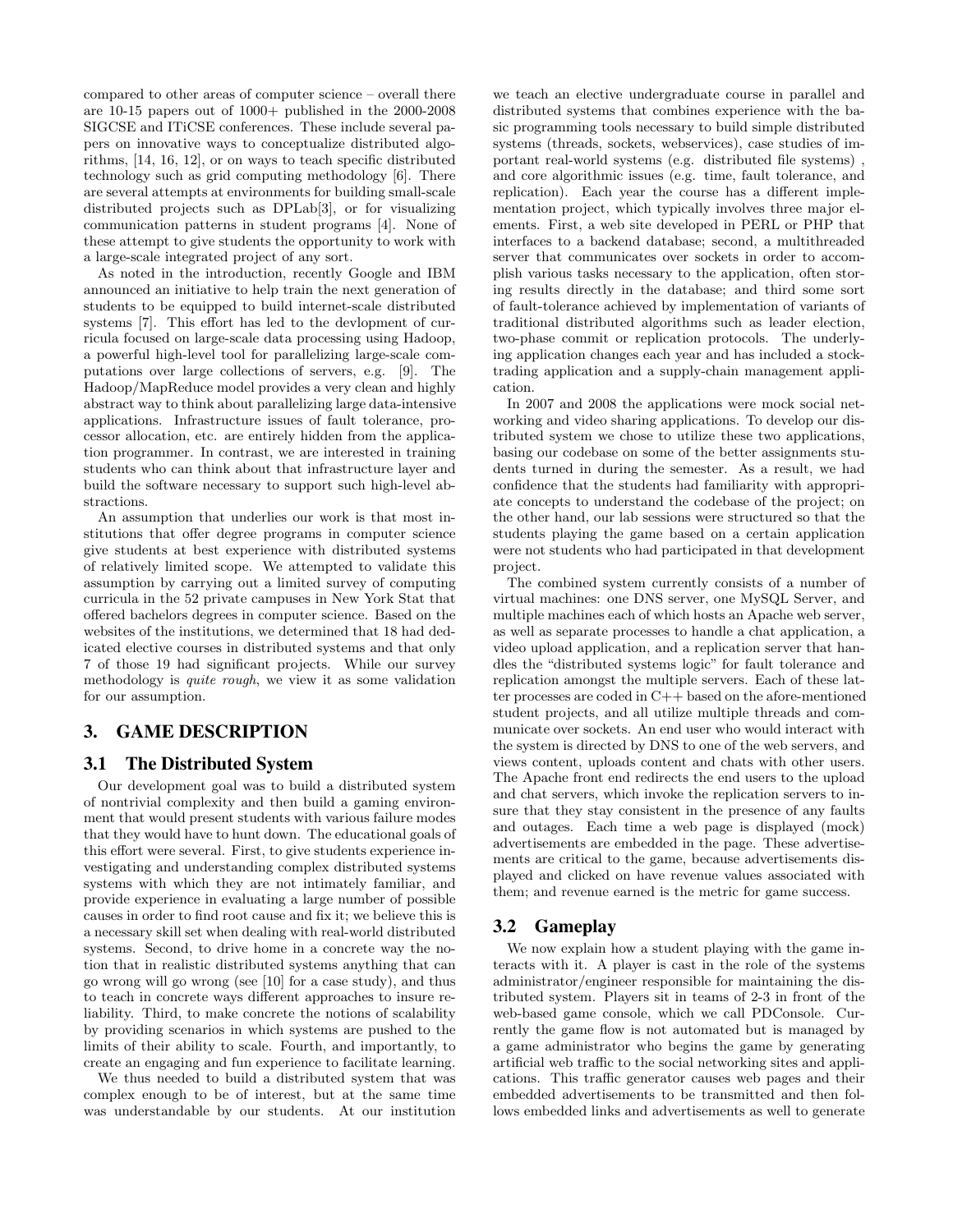

Figure 1: Sample System Diagram

additional traffic and revenue.

The metric for the game is revenue from advertisements served. The PDConsole displays near-realtime graphs of revenue earned and advertisement traffic. It also provides status information on each of the constituent virtual machines and the applications running on it, including application state, application logs, and virtual machine statistics such as memory, CPU and disk usage. These real-time indicators are complemented by links to system documentation, windows to communicate with the game administrator and gain ssh access to the underlying virtual machines, and options to spend some revenue to upgrade the system by buying additional virtual machines or upgrading CPU/memory of the current virtual machines.

Once the system is in a steady state the game administrator modifies something in the system which will decrease revenue – we refer to these modifications as "System Issues." The players will likely first become aware of an issue when the revenue graph starts to drop off, and may start flashing yellow or red with captions indicating Caution or Danger. The players must then try to discover and fix the problem in order to return revenue to a healthy state. The speed with which they do this determines how quickly revenue is restored and how much revenue they gain over the course of the game.

Figure 2 illustrates the player console during a system issue. View and revenue graphs have dramatically fallen off, and the graphs are flashing Danger warnings. The player has opened up one view of various system statistics to try to troubleshoot the problem.

#### 3.3 System Issues

We have implemented a number of system issues scenarios, classified by the categories of concepts we wish students to experience. We enumerate them here, noting that each system issue may touch on several categories.

We call the first category "Exploring a large and unfamiliar system – anything that might break in a large distributed system can and will." The issues in this category require the students to dig around the system to find relatively simple problems – a process is down, a rogue process is running and chewing up CPU, or a disk partition has filled up. Issues in these categories would as well serve as good warmups for students to develop familiarity with the overall system.

The second category has to do with scalability and covers

two sorts of issues: what happens when the traffic levels rise to levels that overwhelm some aspect of the system, and how to make sure that the underlying system works well as additional elements are added to it. If, for example, we raise the artificial traffic levels to a point beyond what the system can handle, the student may chose to expend revenue to upgrade the current machines or buy additional ones and add them to the pool of webservers serving traffic, or alternatively reconfigure Apache to limit the number of connections it can handle. If the students chose to grow the system by adding additional servers, the system must be architected to work well with more servers, and so potentially we will introduce other issues that only arise at higher numbers of servers.

The third category deals with distributed algorithms. Even simple distributed algorithms, because they need to respond gracefully to a multitude of failure scenarios, can be a bit subtle in how they are stated, and students often may not appreciate the subtleties of how the failure modes are handled. We therefore implement variants of the distributed algorithms with which the students are familiar that do not handle a failure case appropriately. For example, if we are using two-phase commit to insure that uploads of videos are appropriately replicated, we may induce some communications failure that is not handled well by the algorithm and that brings the video upload system to a grinding halt. In these cases the students need to look through the source code of the underlying distributed algorithm to figure out what is wrong.

Other categories include Communications Failures, which includes trying to fix situations in which two virtual nodes can not communicate and making sure that the system behaves appropriately in the presence of such situations, Sockets and Threads in which we introduce code that does not handle some aspect of sockets and threads correctly, and Systems Administration, in which students encounter problems that ultimately can be traced to configuration issues in Apache and MySQL for which the students need to dig through the online documentation of these third party packages to solve configuration problems.

#### 4. EXPERIENCE AND FUTURE WORK

All development on this project has been carried out by undergraduates who are alumni of our elective course on parallel and distributed systems. Development started in the Fall of 2007, and an initial implementation was used in the Spring 2008 version of the course taking the place of one of the regularly scheduled laboratories for a subset of the students in the class. A small number of additional play/evaluation sessions were carried out in the Summer of 2008 with additional students who were alumni of the course. Overall, approximately 15 students participated, in teams of 2 or 3 individuals at a time. As a result, our experience with student interaction with the game is extremely preliminary at this point, and conclusions are at best anecdotal. Nonetheless, the sessions were valuable in developing some preliminary impressions (based on observations and subsequent discussions) and suggesting additional necessary work.

First, we observed that students responded well to the game, finding it fun and engaging. The energy level in the room was very high as students worked together to solve problems. Second, overall the students were capable of learning how to find their way around the system quickly